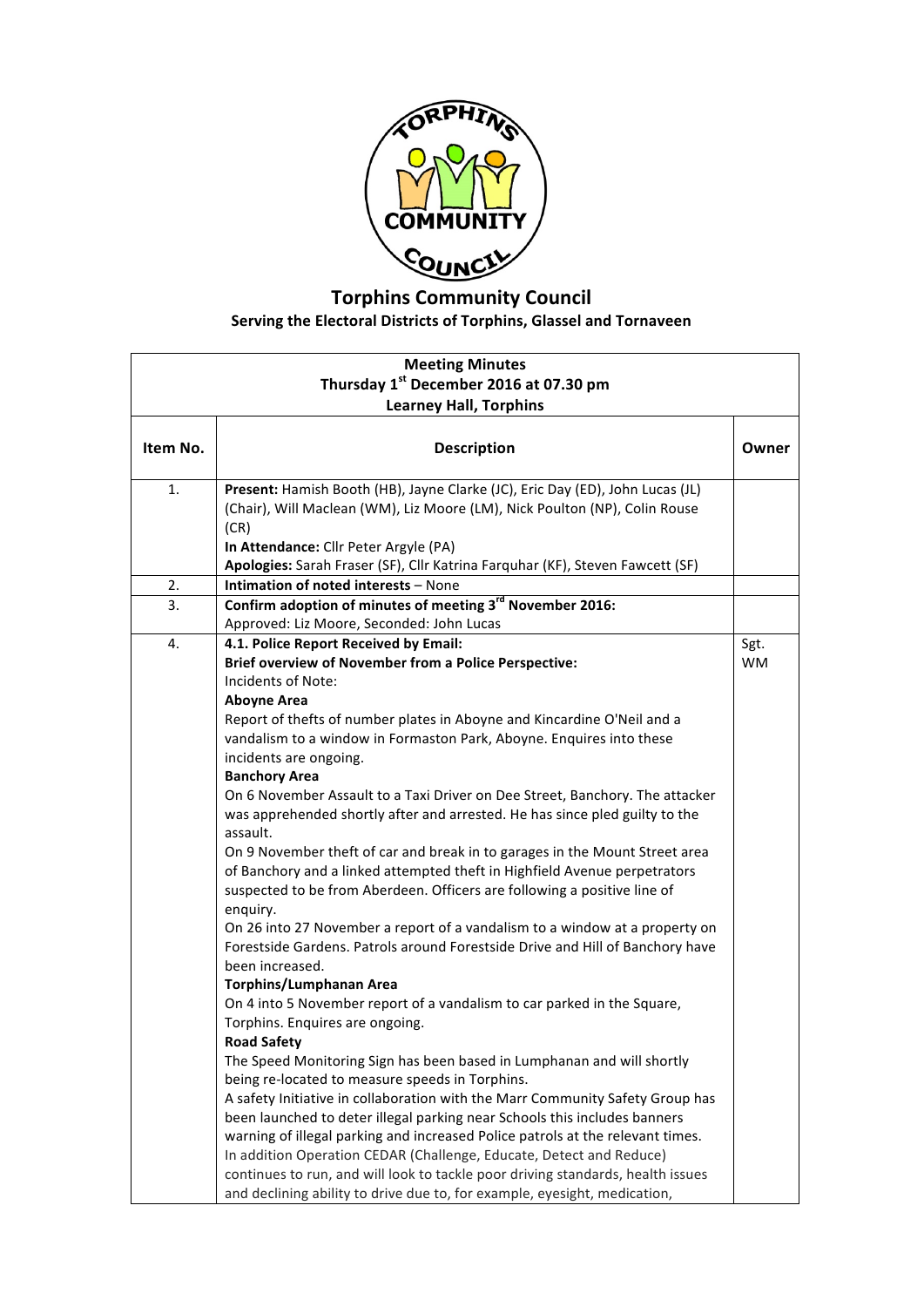|    | medical conditions, mobility and confidence to drive in certain conditions.                                                                                      |            |
|----|------------------------------------------------------------------------------------------------------------------------------------------------------------------|------------|
|    | <b>Division wide</b>                                                                                                                                             |            |
|    | Operation Ruby and Operation Magpie are still ongoing to tackle car thefts in                                                                                    |            |
|    | the Aberdeen City and Aberdeenshire areas.                                                                                                                       |            |
|    | Police Scotland continue to encourage residents to keep their property secure                                                                                    |            |
|    | at all times by keeping doors locked, valuable property and car keys out of                                                                                      |            |
|    | view. Free home security surveys are available and are undertaken by Police                                                                                      |            |
|    | Scotland staff.                                                                                                                                                  |            |
|    | <b>Looking ahead to December</b>                                                                                                                                 |            |
|    | Winter Safe Drive Initiative is being planned to take place at Tesco, Banchory,                                                                                  |            |
|    | provisional date being Saturday 10 December 2016.                                                                                                                |            |
|    | Police Scotland will be carrying out its annual festive drink drive campaign in an                                                                               |            |
|    | effort to continue to tackle and reduce drink driving offences.                                                                                                  |            |
|    | Regular updates are provided by Police Scotland by following us on Facebook                                                                                      |            |
|    | and on twitter.                                                                                                                                                  |            |
|    | 4.2. Following review of the Police Report PA reinforced the importance of                                                                                       |            |
|    | home security by reporting the matter was emphasised by the Police Inspector                                                                                     |            |
|    | who attended the recent Area Committee meeting. Homes, premises, cars,                                                                                           |            |
|    | should always be locked when left unattended.                                                                                                                    |            |
| 5. | <b>Learney Hall:</b>                                                                                                                                             |            |
|    | 5.1. Steven Fawcett (SF) was unable to attend and will be invited to attend a                                                                                    | SF         |
|    | future meeting.                                                                                                                                                  |            |
|    | 5.2. Various matters were discussed regarding Learney Hall. TCC are                                                                                              | <b>TCC</b> |
|    | concerned about lack of money for halls and condition of the hall. The sale of<br>the Old School House site is noted as raising certain funds, however, there is |            |
|    | ongoing concern if AC will adequately support the hall and if a different                                                                                        |            |
|    | community support approach should be considered.                                                                                                                 |            |
|    | PA undertook to contact SF to clarify plans for wifi in the hall and to report the                                                                               | PA         |
|    | failure of the light in the tower clock.                                                                                                                         |            |
| 6. | <b>Finance Report</b>                                                                                                                                            |            |
|    | Funds per bank statement 31/10/2016 (Incl. £750 ref. Defib. Group) £1933.43                                                                                      | ED         |
|    | Income: Tarland & Mid Deeside First Responders for Defib Group<br>781.10                                                                                         |            |
|    | Expenditure: Robert Reid for winter plants<br>(97.88)                                                                                                            |            |
|    | Donation to Roxburghe House on occasion of Liz Hendry funeral<br>(30.00)                                                                                         |            |
|    | WEL Medical (PAD unit)<br>(1033.50)                                                                                                                              |            |
|    | (501.60)<br>Defibshop (PAD cabinet)                                                                                                                              |            |
|    | (1535.10)<br>Total PAD (To be installed at Mid Deeside Church, Torphins)                                                                                         |            |
|    | TCC Balance at 01/12/2016<br>£1051.55                                                                                                                            |            |
|    | Total cost of PAD included £4 paid by TCC for VAT on delivery charge.                                                                                            |            |
| 7. | <b>Planning Matters:</b>                                                                                                                                         |            |
|    | 7.1. Weekly Lists of Planning Applications: Nothing of note for Torphins                                                                                         | ED         |
|    | 7.2. School House plan has been approved and has gone to AC Legal Dept. for                                                                                      |            |
|    | necessary legal work to be completed prior to advertising and sale of site.                                                                                      |            |
| 8. | <b>Open Actions:</b>                                                                                                                                             |            |
|    | 8.1. Road Safety and Speeding:                                                                                                                                   |            |
|    | 8.1.1. Proposed Mandatory speed limit at Campfield - PA advised Police                                                                                           | PA         |
|    | Scotland have agreed with Roads Dept. recommendation of mandatory speed                                                                                          |            |
|    | limit at this location therefore the formal AC consultation process will now                                                                                     |            |
|    | progress. TCC recommend a 40 mph limit commencing before the housing on                                                                                          |            |
|    | the east of Campfield and extending on the west to the housing beyond the                                                                                        |            |
|    | junction of A980 and road to Glassel.<br>8.1.2. Proposed roadside signs highlighting blackspots and accidents to                                                 | AC         |
|    | encourage improved behaviour - PA advised this recommendation has been                                                                                           |            |
|    | discussed and is being planned with the speed limit process.                                                                                                     |            |
|    | 8.1.3. Publicity campaign on road safety - LM to contact Jon Entwhistle to                                                                                       | LM         |
|    | coordinate communication with Torphins School on this matter since JE is                                                                                         |            |
|    |                                                                                                                                                                  |            |
|    |                                                                                                                                                                  |            |
|    | already contacting school as part of Paths Project.<br>WM to prepare publicity for press regarding TCC work on these matters.                                    | WM         |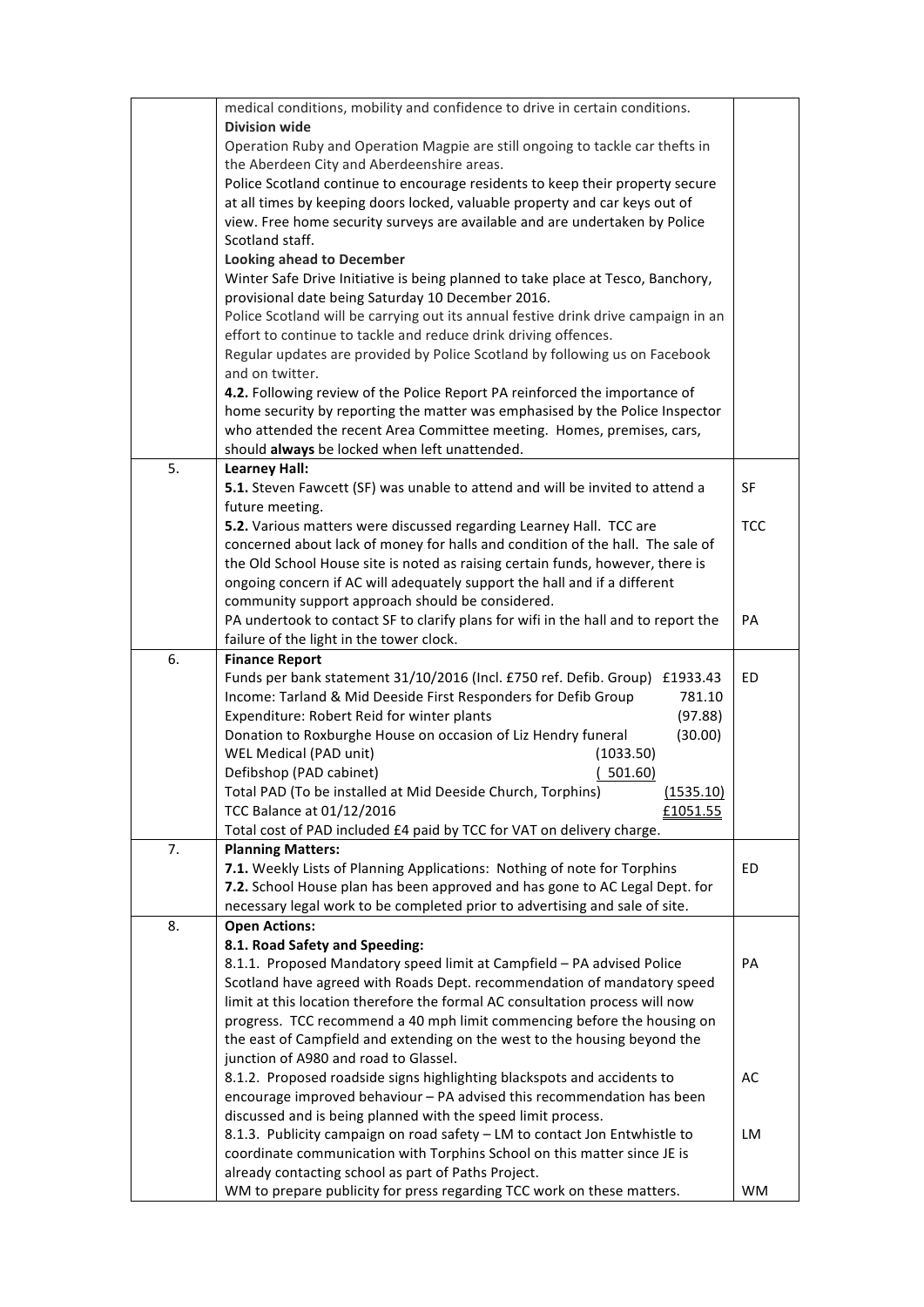| TCC members expressed particular concern regarding dangerous parking in the                       |            |
|---------------------------------------------------------------------------------------------------|------------|
| vicinity of the school, which inhibits visibility. TCC encourages all to park                     |            |
| safely, even if this means some walking.                                                          |            |
| 8.1.4. Bridge Crescent - JC to submit issue to Roads Dept. regarding loose grit                   | JC         |
| material left on new surface and the rough unsealed edge at the join of new                       |            |
| and old surfaces.                                                                                 |            |
| 8.2. Flower Tubs:                                                                                 |            |
|                                                                                                   |            |
| A big Thank You again to all involved for promptly completing this winter tub                     | ED         |
| planting.                                                                                         |            |
| 8.3. Torphins Park:                                                                               |            |
| 8.3.1. Jubilee Stone Planting Plan - Agreed plan to install rock boundary                         | <b>TCC</b> |
| around area and heather planting within to raise profile of Jubilee Stone.                        |            |
| Work will be progressed for spring planting.                                                      |            |
| 8.3.2. Drainage - Another ceramic drain has now been identified by AC which                       | JL         |
| will be tested for connection to improve the drainage of the area.                                |            |
| 8.3.3. Park gymnastic equipment way forward decision - KF had earlier                             | KF         |
| forwarded communications from Aberdeenshire Council advising there are no                         |            |
| proposals nor funds for park equipment improvements at Torphins, however, if                      |            |
| TCC can initialise a project then Aberdeenshire Council would likely assist with                  |            |
| part of it.                                                                                       |            |
| ED to again approach the school in January for feedback on preferences for                        | <b>ED</b>  |
| equipment.                                                                                        |            |
| 8.4. Notice Board Map of Torphins:                                                                |            |
| A draft map has been completed by Louisa Rouse, which TCC much                                    | CR, TCC    |
| appreciates. The draft is now in process of review by TCC members in order to                     |            |
| agree information to be presented in the final version for publication.                           |            |
| 8.5. Second PAD for Village:                                                                      |            |
| The PAD equipment has now been ordered for delivery prior to installation at                      | <b>WM</b>  |
| Mid Deeside Church when the current MDC planning application has been                             |            |
|                                                                                                   |            |
| approved. See Treasurers report above for financing.                                              | <b>PSC</b> |
| 8.6. Paths Project: The sub committee of TCC, which met on 17 <sup>th</sup> November as           |            |
| per minute of that site visit, agreed to meet again as a group on $12^{th}$ January               |            |
| 2017. The group identified easy woodland paths for development within the                         |            |
| village, potential improvements for Torphins Woods walks, and a longer-term                       |            |
| development plan for link from Torphins to Deeside Way. The fence at the                          |            |
| entry to Torphins Wood at MDC has been identifed for improvement to safety                        |            |
| by the road at this area.                                                                         |            |
| Meantime Dawn Tuckwood has advised she will meet with someone from                                | DT         |
| Aberdeenshire Council to further discuss ways forward.                                            |            |
| 8.7. Beltie Burn Bridge: No new information                                                       | JL         |
| 8.8. Torphins Community Resilience Plan:                                                          |            |
| Members have reviewed available documentation and now await guidance                              | <b>TCC</b> |
| from Aberdeenshire Council in terms of a standardised approach, since AC                          |            |
| Marr Area have advised the CRP process will be included in a future                               |            |
| Community Area Forum meeting.                                                                     |            |
| WM to contact Marr Area Manager for additional information on AC process.                         | WM         |
| 8.9. Christmas Carols at Tree:                                                                    |            |
| Thursday 22 <sup>nd</sup> December 2016 25 <sup>th</sup> Anniversary Carols Around Christmas Tree | JC, ED,    |
| has been posted on Facebook and JC is finalising the programme while ED is                        | <b>TCC</b> |
| arranging refreshments with set up starting at 5:30 pm on evening for 6:30 pm                     |            |
| public event start.                                                                               |            |
| 8.10. Marr Community Area Forum Feedback:                                                         |            |
| The November meetings were attended by JL and ED in Ballater and by LM in                         | JL, LM,    |
| Banchory. Various presentations were made covering project funds sourcing                         | ED.        |
| and IT based possibilities to develop Community Council communication, etc.                       |            |
|                                                                                                   |            |
|                                                                                                   |            |
|                                                                                                   |            |
|                                                                                                   |            |